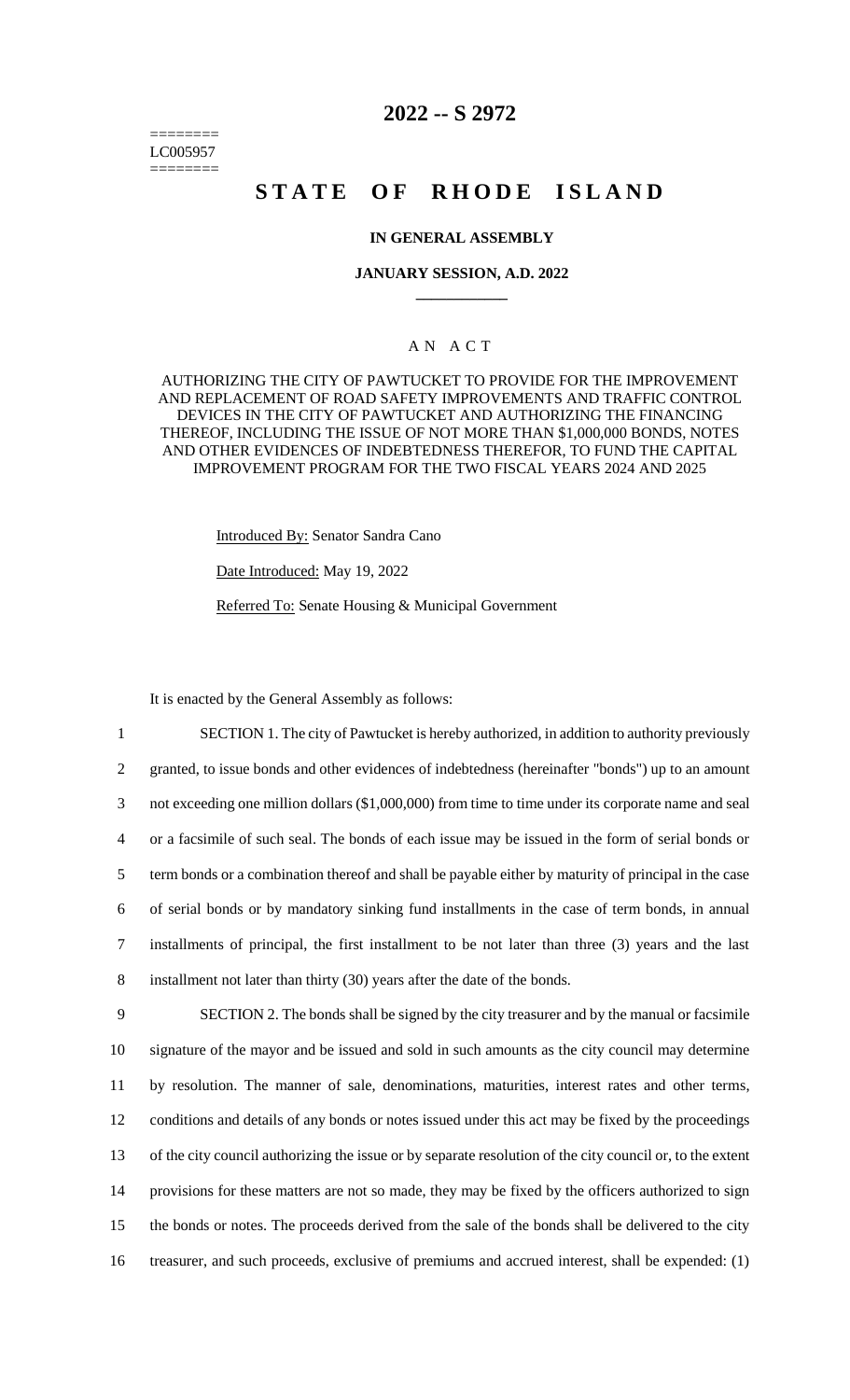For the improvement and replacement of road safety improvements and traffic control devices and all costs related thereto (the "project"); (2) In payment of the principal of or interest on temporary notes issued under section 3; (3) In repayment of advances under section 4; (4) In payment of related costs of issuance of any bonds or notes; and/or (5) In payment of capitalized interest during construction of the project. No purchaser of any bonds or notes under this act shall be in any way responsible for the proper application of the proceeds derived from the sale thereof. The proceeds of bonds or notes issued under this act, any applicable federal or state assistance and the other monies referred to in sections 6 and 9 shall be deemed appropriated for the purposes of this act without further action than that required by this act.

 SECTION 3. The city council may by resolution authorize the issuance from time to time of interest bearing or discounted notes in anticipation of the issue of bonds under section 2 or in anticipation of the receipt of federal or state aid for the purposes of this act. The amount of original notes issued in anticipation of bonds may not exceed the amount of bonds which may be issued under this act and the amount of original notes issued in anticipation of federal or state aid may not exceed the amount of available federal or state aid as estimated by the city treasurer. Temporary notes issued hereunder shall be signed by the manual or facsimile signatures of the city treasurer and the mayor and shall be payable within five (5) years from their respective dates, but the principal of and interest on notes issued for a shorter period may be renewed or paid from time to time by the issue of other notes hereunder; provided the period from the date of an original note to the maturity of any note issued to renew or pay the same debt or the interest thereon shall not exceed five (5) years. Any temporary notes in anticipation of bonds issued under this section may be refunded prior to the maturity of the notes by the issuance of additional temporary notes; provided that, no such refunding shall result in any amount of such temporary notes outstanding at any one time in excess of two hundred percent (200%) of the amount of bonds which may be issued under this act; and provided, further, that if the issuance of any such refunding notes results in any amount of such temporary notes outstanding at any one time in excess of the amount of bonds which may be issued under this act, the proceeds of such refunding notes shall be deposited in a separate fund established with the bank which is paying agent for the notes being refunded. Pending their use to pay the notes being refunded, monies in the fund shall be invested for the benefit of the city by the paying agent at the direction of the city treasurer in any investment permitted under section 5. The monies in the fund and any investments held as a part of the fund shall be held in trust and shall be applied by the paying agent solely to the payment or prepayment of the principal of and interest on the notes being refunded. Upon payment of all principal of and interest on the notes, any excess monies in the fund shall be distributed to the city. The city may pay the principal of and interest on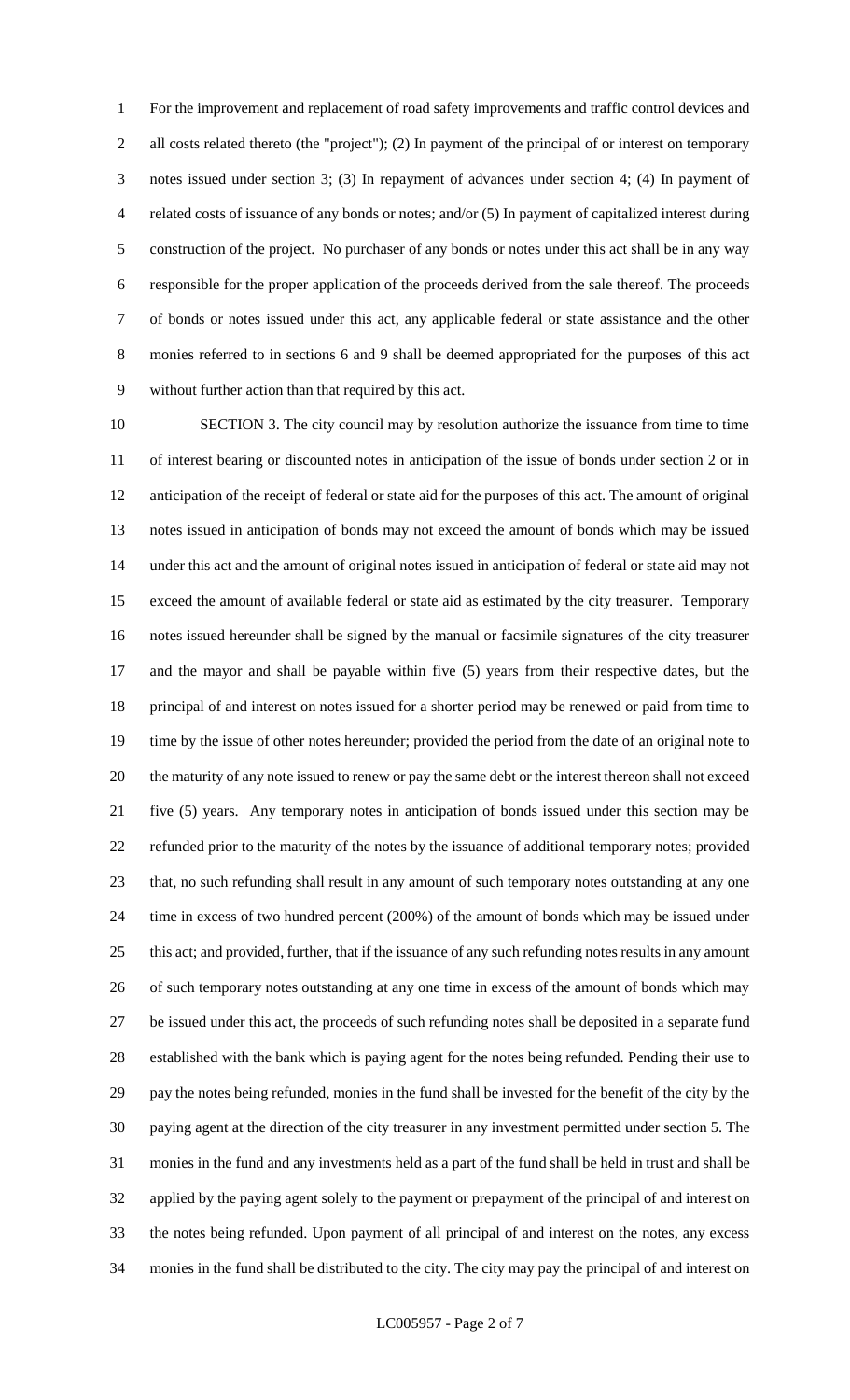notes in full from other than the issuance of refunding notes prior to the issuance of bonds pursuant to section 1 hereof. In such case, the city's authority to issue bonds or notes in anticipation of bonds under this act shall continue provided that: (1) The city council passes a resolution evidencing the city's intent to pay off the notes without extinguishing the authority to issue bonds or notes; and (2) That the period from the date of an original note to the maturity date of any other note shall not exceed five (5) years. Section 5-106 of the city charter shall not apply to the issue of notes in anticipation of bonds.

 SECTION 4. Pending any authorization or issue of bonds hereunder or pending or in lieu of any authorization or issue of notes hereunder, the city treasurer, with the approval of the city council may, to the extent that bonds or notes may be issued hereunder, apply funds in the general treasury of the city to the purposes specified in section 2, such advances to be repaid without interest from the proceeds of bonds or notes subsequently issued or from the proceeds of applicable federal or state assistance or from other available funds.

 SECTION 5. Any proceeds of bonds or notes issued hereunder or of any applicable federal or state assistance, pending their expenditure may be deposited or invested by the city treasurer, in demand deposits, time deposits or savings deposits in banks which are members of the Federal Deposit Insurance Corporation or in obligations issued or guaranteed by the United States of America or by any agency or instrumentality thereof or as may be provided in any other applicable law of the State of Rhode Island or resolution of the city council or pursuant to an investment policy of the city.

 SECTION 6. Any accrued interest received upon the sale of bonds or notes hereunder shall be applied to the payment of the first interest due thereon. Any premiums arising from the sale of bonds or notes hereunder and, to the extent permitted by applicable federal laws, any net earnings or profits realized from the deposit or investment of funds hereunder shall, in the discretion of the city treasurer, be applied to the cost of preparing, issuing, and marketing bonds or notes hereunder to the extent not otherwise provided, to the payment of the cost of the project, to the payment of the principal of or interest on bonds or notes issued hereunder, to the revenues of the city and dealt with as part of the revenues of the city from property taxes to the extent permitted by federal law, or to any one or more of the foregoing. The cost of preparing, issuing, and marketing bonds or notes hereunder may also, in the discretion of the city treasurer, be met from bond or note proceeds exclusive of premium and accrued interest or from other monies available therefor. Any balance of bond or note proceeds remaining after payment of the cost of the projects and the cost of preparing, issuing and marketing bonds or notes hereunder shall be applied to the payment of the principal of or interest on bonds or notes issued hereunder. To the extent permitted by applicable federal laws,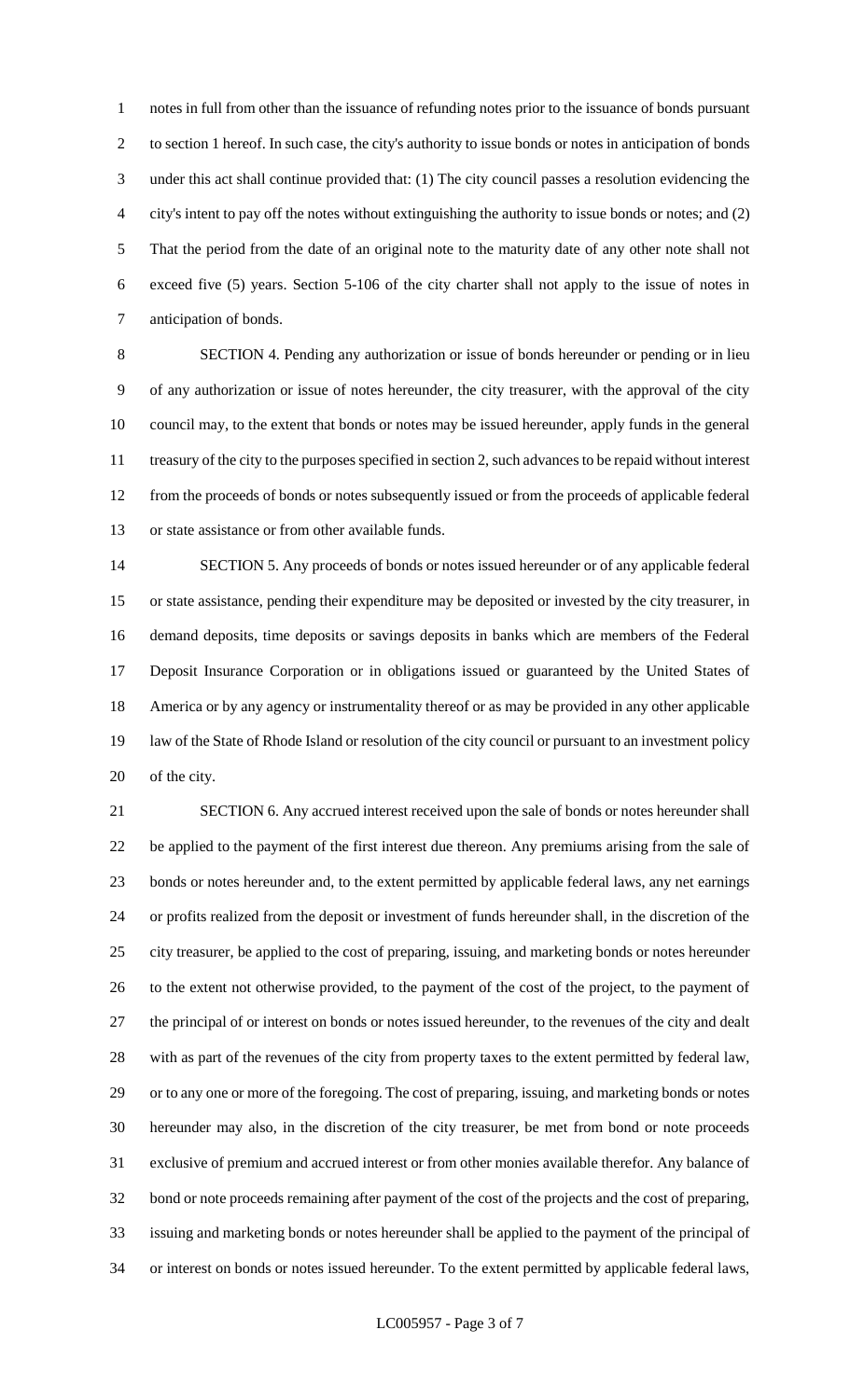any earnings or net profit realized from the deposit or investment of funds hereunder may, upon receipt, be added to and dealt with as part of the revenues of the city from property taxes. In exercising any discretion under this section, the city treasurer shall be governed by any instructions adopted by resolution of the city council. Any balance of bond or note proceeds remaining after completion of the project shall be subject to section 5-109 of the city charter.

 SECTION 7. All bonds and notes issued under this act and the debt evidenced hereby shall be obligatory on the city in the same manner and to the same extent as other debts lawfully contracted by it and shall be excepted from the operation of § 45-12-2 and any provision of the city charter. No such obligation shall at any time be included in the debt of the city for the purpose of ascertaining its borrowing capacity. The city shall annually appropriate a sum sufficient to pay the principal and interest coming due within the year on bonds and notes issued hereunder to the extent that monies therefor are not otherwise provided. If such sum is not appropriated, it shall nevertheless be added to the annual tax levy. In order to provide such sum in each year and notwithstanding any provisions of law to the contrary, all taxable property in the city shall be subject to ad valorem taxation by the city without limitation as to rate or amount.

 SECTION 8. Any bonds or notes issued under the provisions of this act, if properly executed by the officers of the city in office on the date of execution, shall be valid and binding according to their terms notwithstanding that before the delivery thereof and payment therefor any or all of such officers shall for any reason have ceased to hold office.

 SECTION 9. The city, acting by resolution of its city council is authorized to apply for, contract for and expend any federal or state advances or other grants of assistance which may be available for the purposes of this act, and any such expenditures may be in addition to other monies provided in this act. To the extent of any inconsistency between any law of this state and any applicable federal law or regulation, the latter shall prevail. Federal and state advances, with interest where applicable, whether contracted for prior to or after the effective date of this act, may be repaid as a cost of the project under section 2.

 SECTION 10. Bonds and notes may be issued under this act without obtaining the approval of any governmental agency or the taking of any proceedings or the happening of any conditions except as specifically required by this act for such issue. In carrying out any project financed in whole or in part under this act, including where applicable the condemnation of any land or interest in land, and in the levy and collection of assessments or other charges permitted by law on account of any such project, all action shall be taken which is necessary to meet constitutional requirements whether or not such action is otherwise required by statute, but the validity of bonds and notes issued hereunder shall in no way depend upon the validity or occurrence of such action. Without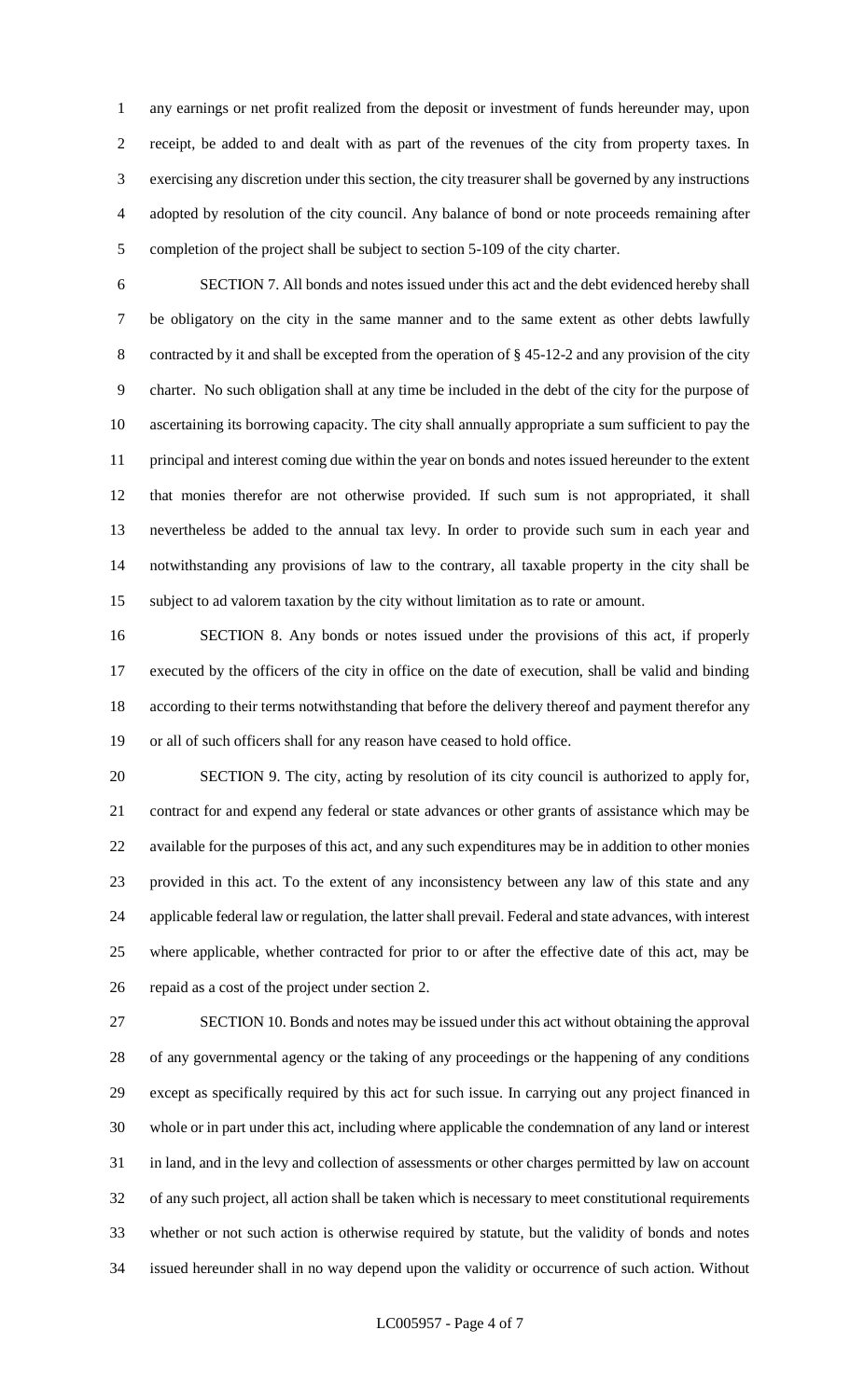limiting the generality of the foregoing, the validity of bonds and notes issued hereunder shall in no way be affected by section 2-308 of the city charter and section 4-1602 of the city code of ordinances, and the purposes of this act shall be deemed to constitute a single project under article V of the city charter.

 SECTION 11. The city treasurer and the mayor, on behalf of the city are hereby authorized to execute such instruments, documents or other papers as either of the foregoing deem necessary or desirable to carry out the intent of this act and are also authorized to take all actions and execute all documents necessary to comply with federal tax and securities laws, which documents or agreements may have a term coextensive with the maturity of the bonds authorized hereby, including Rule 15c2-12 of the Securities and Exchange Commission (the "Rule") and to execute and deliver a continuing disclosure agreement or certificate in connection with the bonds or notes in the form as shall be deemed advisable by such officers in order to comply with the Rule.

 SECTION 12. All or any portion of the authorized but unissued authority to issue bonds and notes under this act may be extinguished by resolution of the city council, without further action by the general assembly, seven (7) years after the effective date of this act.

 SECTION 13. The question of the approval of this act shall be submitted to the electors of the city at the next general election but if a special city-wide election or special state election, in either case other than a primary, is called for a date earlier than the date of such general election, the mayor may direct that the question of the approval of this act be submitted at such special election. The question shall be submitted in substantially the following form: "Shall an act passed 21 at the January 2022 session of the general assembly entitled 'AN ACT AUTHORIZING THE CITY OF PAWTUCKET TO PROVIDE FOR THE IMPROVEMENT AND REPLACEMENT OF ROAD SAFETY IMPROVEMENTS AND TRAFFIC CONTROL DEVICES IN THE CITY OF PAWTUCKET AND AUTHORIZING THE FINANCING THEREOF, INCLUDING THE ISSUE OF NOT MORE THAN \$1,000,000 BONDS, NOTES AND OTHER EVIDENCES OF INDEBTEDNESS THEREFOR, TO FUND THE CAPITAL IMPROVEMENT PROGRAM FOR THE TWO FISCAL YEARS 2024 AND 2025' be approved?" and the warning for the election shall contain the question to be submitted. From the time the election is warned and until it is held, it shall be the duty of the city clerk to keep a copy of the act available at the clerk's office for public inspection, but the validity of the election shall not be affected by this requirement. To the extent of any inconsistency between this act and the city charter or any law of special applicability to the city, this act shall prevail.

 SECTION 14. This section and the foregoing shall take effect upon passage. The remainder of this act shall take effect upon the approval of this act by a majority of those voting on the question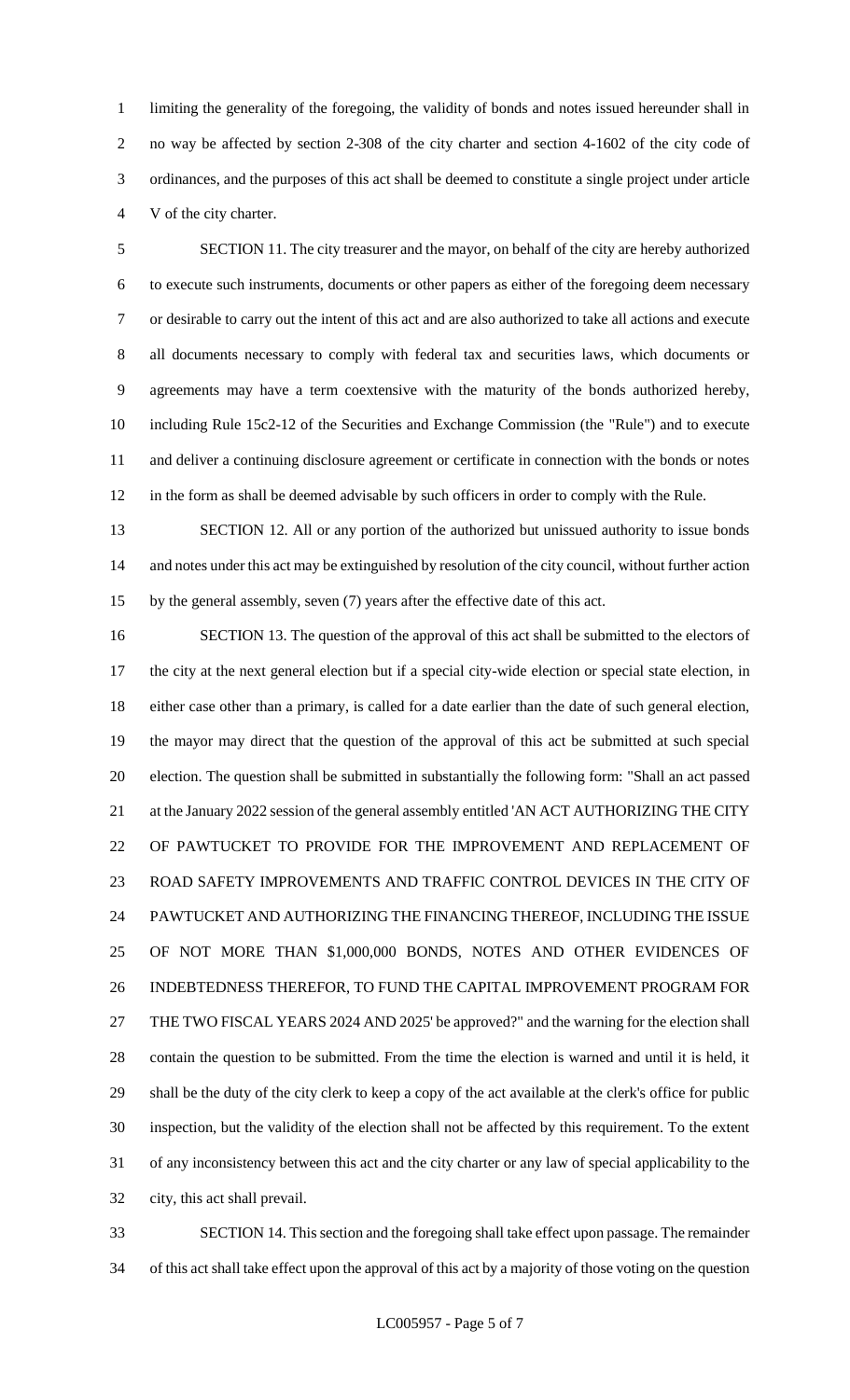1 at the election prescribed by the foregoing section.

 $=$ LC005957 ========